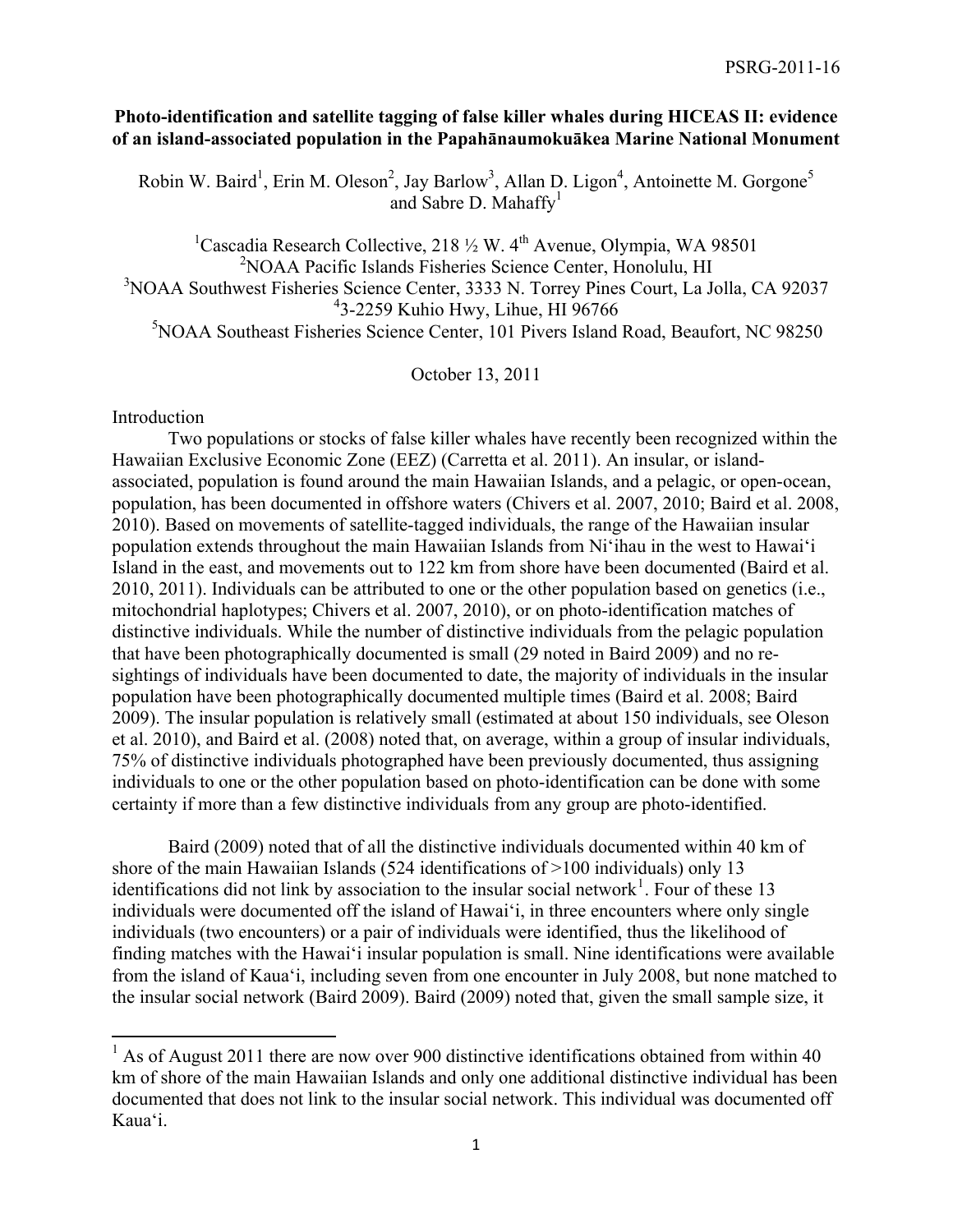was unclear whether these individuals photo-identified off Kaua'i were part of the insular population, part of the pelagic population, or members of a third, as yet un-described, population.

## Methods

In 2010, the National Marine Fisheries Service undertook a large-scale survey throughout the EEZ surrounding the Hawaiian Islands (HICEAS II) to assess population structure and abundance of false killer whales, among other goals. Two vessels used a combination of visual and acoustic detection methods, and all detected groups of false killer whales were approached, and attempts were made to photograph all individuals and obtain biopsy samples for genetic studies (see Martien et al. this meeting). All photographs were compared within and between encounters to determine the number of individuals documented and re-sightings of individuals. All individuals were also compared to the catalog of false killer whales from the main Hawaiian Islands (Baird et al. 2008). During one encounter, LIMPET satellite tags (see Andrews et al. 2008; Baird et al. 2010) were deployed on the dorsal fins of two individuals. The satellite tags used a location-only Wildlife Computers SPOT5 transmitter in the LIMPET configuration with two 7.5 cm titanium attachment darts. The tag was held on an arrow with a custom-made urathane holder. Tags were programmed to transmit daily for nine hours per day with the hours corresponding with the hours of best satellite coverage. Here we report on the results of the photo-identification comparisons and the information obtained from the satellite tag deployments.

Photographs for individual identification were graded for photo quality and individuals were categorized in terms of distinctiveness following the protocols of Baird et al. (2008). Photos of all qualities and individuals of all distinctiveness categories were compared among HICEAS II encounters and with the existing Hawai'i false killer whale photo-identification catalog by two experienced matchers, although Baird et al. (2008) note that only distinctive and very distinctive individuals (Distinctive categories 3 and 4) with good or excellent photo qualities (Photo Quality categories 3 and 4) should be used for quantitative analyses, to minimize the likelihood of false positives and false negatives.

## Results and Discussion

During the HICEAS cruise there were 11 encounters with false killer whales from which individual identification photographs were obtained (Figure 1; Table 1). From these there were 91 identifications, not accounting for re-sightings among encounters. When only good or excellent quality photos of distinctive or very distinctive individuals (hereafter "well-identified individuals") are considered, there were 28 identifications from eight encounters.

Using either the complete photographic data set or only considering well-identified individuals, re-sightings among encounters were only documented for three encounters, all within the eastern third of the Papahānaumokuākea Marine National Monument (Figure 2). During the first of these encounters (26 September 2010) satellite tags were deployed on two individuals (see below). Information from one of the satellite tags was used to direct one of the two research vessels in the survey to the general area of the tagged whale approximately a month after tagging, resulting in the two additional encounters where there were re-sightings from the 26 September encounter. For these three encounters, considering only well-identified individuals there were eight individuals documented 26 September 2010, one individual documented 20 October 2010, and eight individuals documented 21 October 2010, and matches of distinctive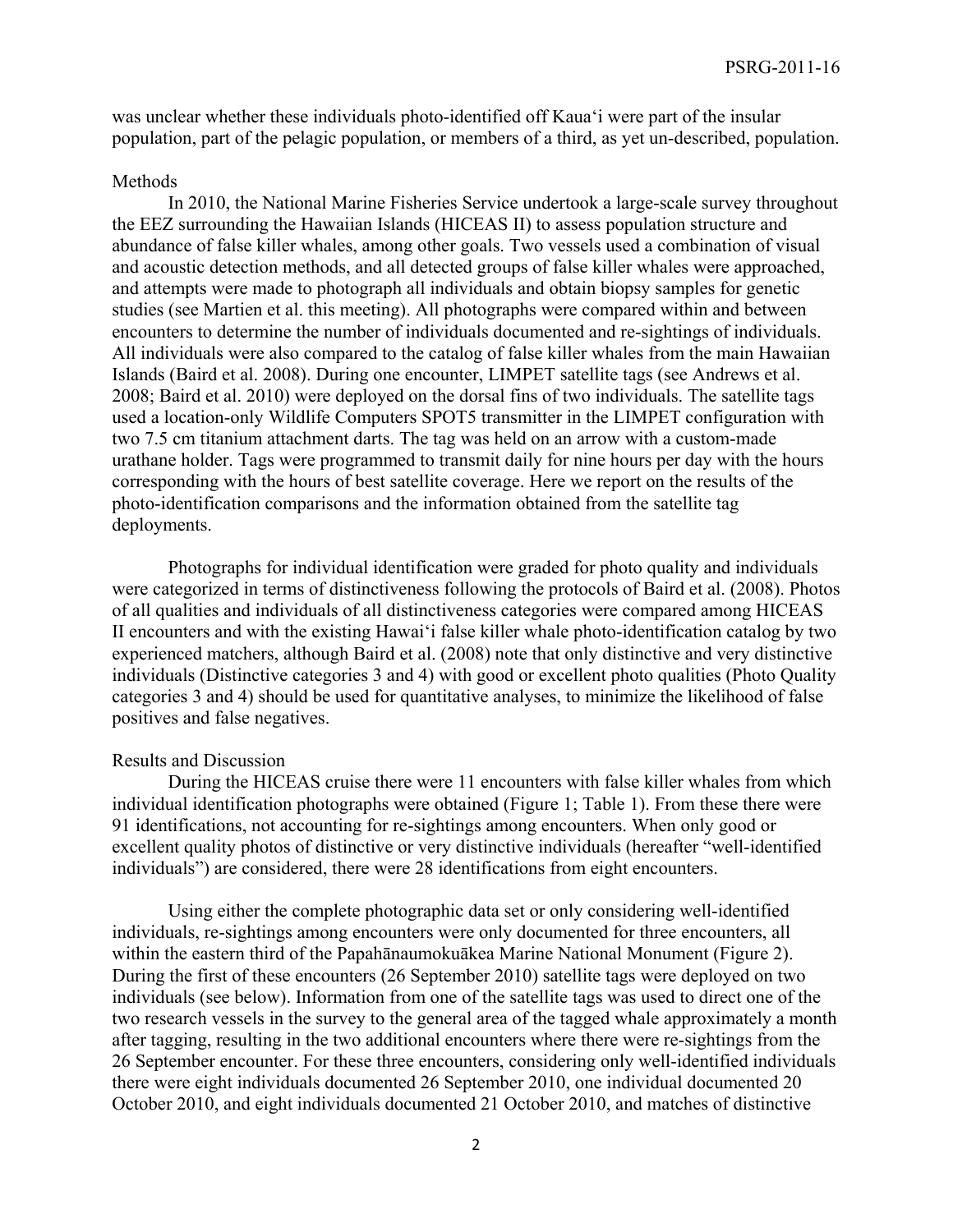individuals linked all three encounters (Table 1). There were no re-sightings of individuals from the remaining groups photographically documented during HICEAS.

Satellite tags were deployed on two adult-sized individuals in a group encountered on 26 September 2010 near Nīhoa in the northwestern Hawaiian Islands. One of the tags attached with only a single dart in the fin (PcTag24), and transmitted for 4.6 days. The other tag (PcTag25) attached with both darts in, but the holder separated from the arrow and remained attached to the tag on deployment. No transmissions were received from this tag for the first three days after tagging, but locations were then received daily for a span of 52 days, presumably after the holder dislodged and uncovered the salt water switch on the tag. Locations from both tags were processed through the Douglas Argos-Filter following the same criteria for previous satellite tag deployments on this species (Baird et al. 2010). After filtering, 34 locations were obtained from PcTag24 (61.8% of which were LC3, LC2 or LC1) and 337 locations were received from PcTag25 (55.8% of which were LC3, LC2 or LC1). Both individuals remained in the area around the eastern half of the northwestern Hawaiian Islands (Figure 3), largely, but not entirely, within the boundaries of the Papahānaumokuākea National Marine Monument. Both individuals covered a wide range in depths (Table 2); median distance from land for the two individuals was 38.6 km (PcTag24) and 55.0 km (PcTag25).

All HICEAS photographs were also compared with the existing false killer whale photo-ID catalog including individuals from the insular population from the main Hawaiian Islands as well as the small number of individuals from the main Hawaiian Islands that did not link to the insular social network (13 individuals), and the 29 individuals from the pelagic population. No matches were found between HICEAS photos and any insular or pelagic false killer whales. The only matches were with individuals previously documented off Kaua'i whose population identity was not know. Regardless of restrictions by photo quality or distinctiveness, individuals from two HICEAS encounters (26 September 2010, 21 October 2010) matched with individuals previously documented off Kaua'i (Table 1). One of the individuals that had been previously documented off Kaua'i was seen in May 2008 and June 2008, while the other three individuals previously seen off Kaua'i were seen in July 2008. All four of these were seen 26 September 2010 near Nīhoa, and one of the four was also seen 21 October 2010.

We documented photographic re-sightings among three encounters in the eastern portion of the Papahānaumokuākea National Marine Monument almost a month apart, and individuals from these groups matched with several individuals documented off Kaua'i in 2008. The lack of any re-sightings of individuals from the main Hawaiian Islands insular population suggests that the individuals documented off Kaua'i and off Nīhoa are not part of the main Hawaiian Islands insular population. Combined with movements of two satellite tagged individuals from one of these encounters that remained generally associated with the eastern half of the northwestern Hawaiian Islands, our results suggest that there is a second island-associated population of false killer whales in Hawaiian waters, that primarily use the northwestern Hawaiian Islands. The range of this population is known to overlap partially with the main Hawaiian Islands insular population, as satellite tagged individuals from that population have been documented off the western side of Kaua'i and Ni'ihau (Baird et al. 2011). Despite the small sample size available of satellite tag locations, the known range of this population is remarkably similar in scope to the range of the main Hawaiian Islands insular population (Figure 4), although clearly additional satellite tag deployments would help establish the range of this population.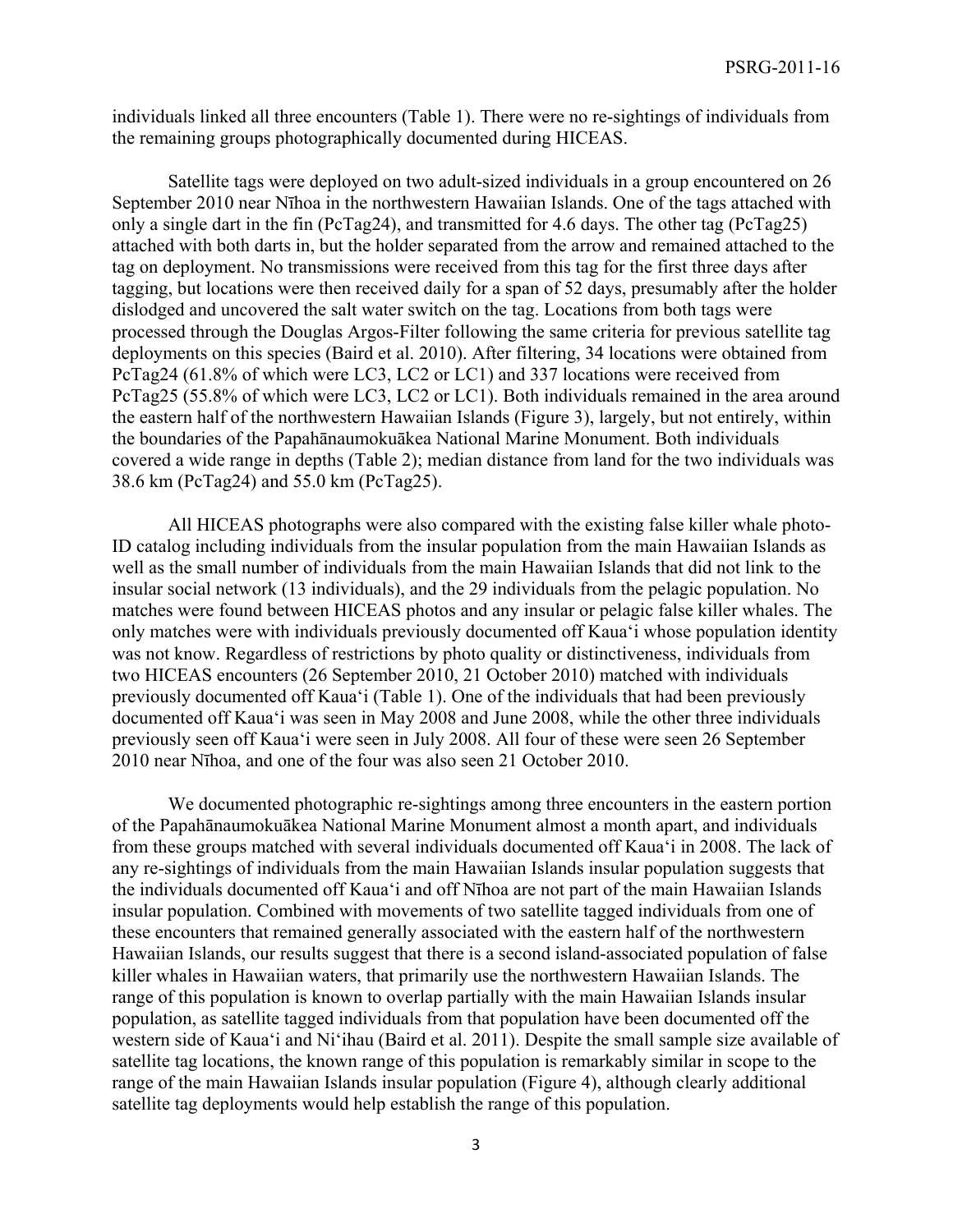Acknowledgements

 We thank Chris Bane for providing photographs from Kaua'i and the observers and acoustic technicians on both the McArthur II and Oscar Elton Sette for finding the false killer whales during the HICEAS II cruise. Individual identification photographs were taken by Nicole Beaulieu, Danielle Cholewiak, Jim Cotton, Chris Cutler, Cornelia Oedekoven, Corey Sheredy, Adam Ü, and Sophie Webb. We also thank Greg Schorr for tag programming and data processing, and Damon Holzer for GIS analysis of tag data.

## Literature Cited

- Andrews, R.D., R.L. Pitman and L.T. Balance. 2008. Satellite tracking reveals distinct movement patterns for Type B and Type C killer whales in the southern Ross Sea, Antarctica. Polar Biology 31:1461-1468.
- Baird, R.W. 2009. A review of false killer whales in Hawaiian waters: biology, status, and risk factors. Report prepared for the U.S. Marine Mammal Commission under Order No. E40475499.
- Baird, R.W., A.M. Gorgone, D.J. McSweeney, D.L. Webster, D.R. Salden, M.H. Deakos, A.D. Ligon, G.S. Schorr, J. Barlow and S.D. Mahaffy. 2008. False killer whales (*Pseudorca crassidens*) around the main Hawaiian Islands: long-term site fidelity, inter-island movements, and association patterns. Marine Mammal Science 24:591-612.
- Baird, R.W., G.S. Schorr, D.L. Webster, D.J. McSweeney, M.B. Hanson and R.D. Andrews. 2010. Movements and habitat use of satellite-tagged false killer whales around the main Hawaiian Islands. Endangered Species Research 10:107-121.
- Baird, R.W., G.S. Schorr, D.L. Webster, D.J. McSweeney, M.B. Hanson and R.D. Andrews. 2011. Movements and spatial use of false killer whales in Hawai'i: satellite tagging studies in 2009. Report prepared under Order No. AB133F09SE4132 from the Pacific Islands Fisheries Science Center, Honolulu, HI.
- Carretta, J.V., K.A. Forney, E. Oleson, K. Martien, M.M. Muto, M.S. Lowry, J. Barlow, J. Baker, B. Hanson, D. Lynch, L. Carswell, R.L. Brownell Jr., J. Robbins, D.K. Mattila, K. Ralls and M.C. Hill. 2011. U.S. Pacific marine mammal stock assessments: 2010. NOAA Technical Memorandum NOAA-TM-NMFS-SWFSC-476.
- Chivers, S.J., R.W. Baird, D.J. McSweeney, D.L. Webster, N.M. Hedrick, and J.C. Salinas. 2007. Genetic variation and evidence for population structure in eastern North Pacific false killer whales (*Pseudorca crassidens*). Canadian Journal of Zoology 85:783-794.
- Chivers, S.J., R.W. Baird, K.M. Martien, B.L. Taylor, E. Archer, A.M. Gorgone, B.L. Hancock, N.M. Hedrick, D. Matilla, D.J. McSweeney, E.M. Oleson, C.L. Palmer, V. Pease, K.M. Robertson, J. Robbins, J.C. Salinas, G.S. Schorr, M. Schultz, J.L. Theileking, and D.L. Webster. 2010. Evidence of genetic differentiation for Hawai'i insular false killer whales (*Pseudorca crassidens*). NOAA Technical Memorandum NMFS-SWFSC-458.
- Oleson, E.M., C.H. Boggs, K.A. Forney, M.B. Hanson, D.R. Kobayashi, B.L. Taylor, P.R. Wade and G.M. Ylitalo. 2010. Status review of Hawaiian insular false killer whales (*Pseudorca crassidens*) under the Endangered Species Act. NOAA Technical Memorandum NMFS-PIFSC-22.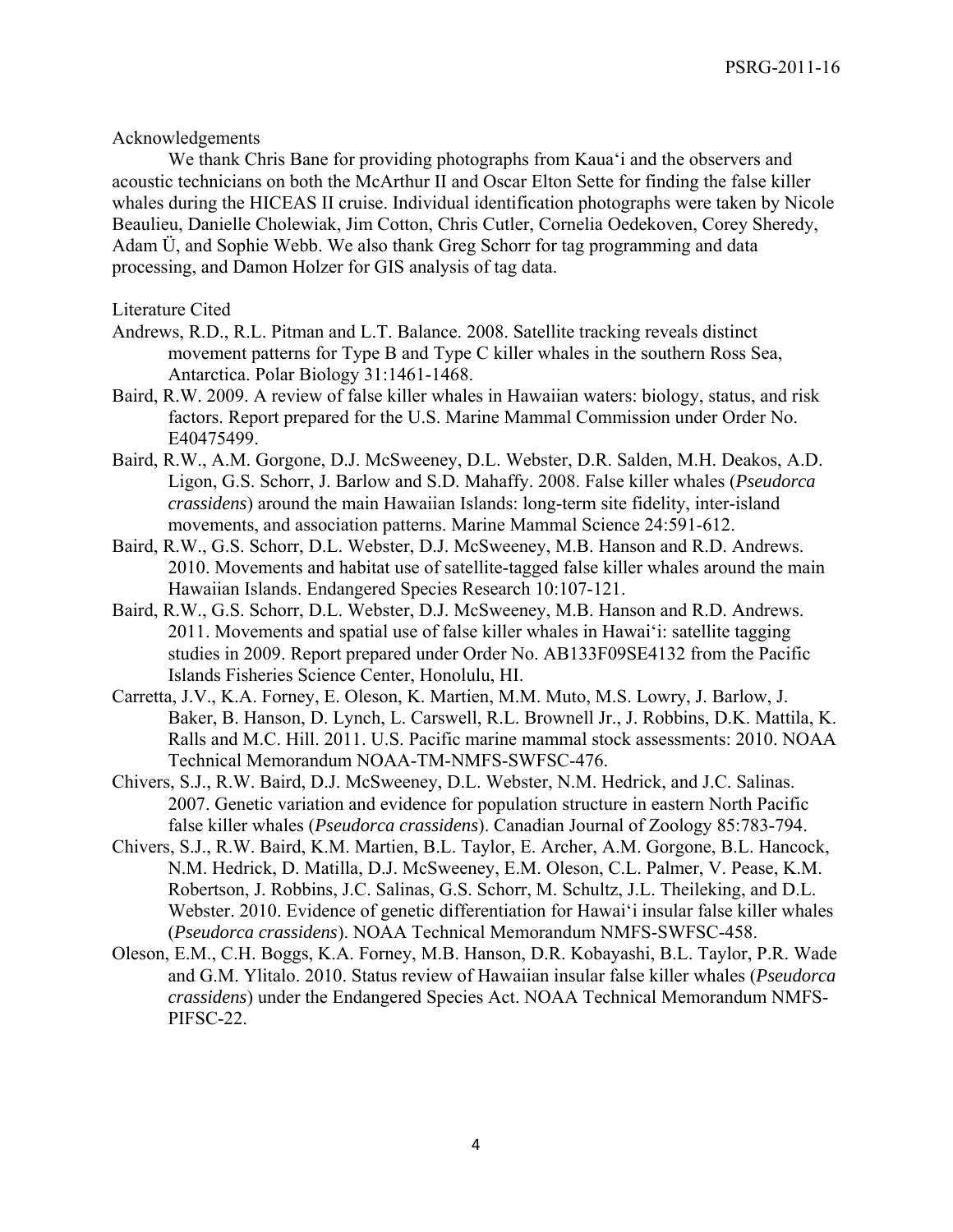| Date     | General Location        | #              | $#$ matches      | #                | # $IDs$          | $#$ matches      | $#$ matches    | Biopsy | <b>Notes</b> |
|----------|-------------------------|----------------|------------------|------------------|------------------|------------------|----------------|--------|--------------|
|          |                         | IDs            | within           | matches          | $Dist3+$         | within           | MHI Dist3+     |        |              |
|          |                         | all            | <b>HICEAS II</b> | MHI <sup>1</sup> | $PQ3+^2$         | <b>HICEAS II</b> | $PQ3+$         |        |              |
|          |                         |                |                  |                  |                  | $Dist3 + PO3 +$  |                |        |              |
| 9/01/10  | N of Midway             | 9              | $\theta$         | $\mathbf{0}$     |                  | $\theta$         | $\theta$       | Y      |              |
| 09/05/10 | N edge of EEZ           | 3              | $\theta$         | $\theta$         | $\boldsymbol{0}$ | $\overline{0}$   | $\theta$       | N      |              |
| 09/07/10 | N of Pearl & Hermes     | $\overline{2}$ | $\theta$         | $\theta$         |                  | $\theta$         | $\overline{0}$ | N      |              |
| 09/10/10 | NE of Pearl & Hermes    | $\tau$         | $\theta$         | $\theta$         | $\overline{2}$   | $\overline{0}$   | $\theta$       | Y      |              |
| 09/26/10 | SW of Nīhoa             | 25             | 9                | 4                | 8                | $\overline{3}$   |                | Y      | 2 tagged     |
| 09/27/10 | W of Hawai'i Island     |                | $\theta$         | $\theta$         | $\overline{0}$   | $\theta$         | $\overline{0}$ | N      |              |
| 10/07/10 | SW of Gardner Pinnacles | $\overline{4}$ | $\theta$         | $\theta$         | 3                | $\overline{0}$   | $\overline{0}$ | Y      |              |
| 10/20/10 | NW of Nīhoa             | $\overline{2}$ | $\overline{2}$   | $\theta$         |                  |                  | $\theta$       | Y      | from tag     |
| 10/21/10 | W of Nīhoa              | 20             | 10               |                  | 8                | $\overline{4}$   |                | Y      | from tag     |
| 10/29/10 | Lanaʻi                  |                | $\theta$         | $\mathbf{0}$     | $\overline{0}$   | $\overline{0}$   | $\overline{0}$ | N      |              |
| 11/10/10 | SW of Midway            | 17             | $\theta$         | $\theta$         | 4                | $\theta$         | $\theta$       | Y      |              |

Table 1. Details on sightings during HICEAS II with photographs suitable for individual identification including information on matches within the HICEAS dataset and between these encounters and encounters in the main Hawaiian Islands

 $1<sup>1</sup>$ MHI = Main Hawaiian Islands. All matches with the MHI were with individuals documented off Kaua'i that do not link by association to the insular social network. <sup>2</sup>Dist3+ PQ3+ = identifications restricted to distinctiveness categories of distinctive (3) and very distinctive (4) and photo qualities of (3) good and (4) excellent.

Table 2. Characteristics of satellite-derived locations from two false killer whales tagged during HICEAS II.

| Individual | Number of |              | Water Depth (m) |                              |        | Distance to land (km) |       | Distance to 200 m isobath (km) |        |                 |
|------------|-----------|--------------|-----------------|------------------------------|--------|-----------------------|-------|--------------------------------|--------|-----------------|
|            | locations | Min          | Median          | Max                          | Min    | Median                | Max   | Min                            | Median | Max             |
| PcTag24    | $\sim$    | $\sim$<br>∠∠ | 1,532           | 4,082                        | .      | 38.6                  | 104.1 | $0.1\,$                        | т. 1   | 347<br><u>.</u> |
| PcTag25    | 337<br>ັ້ |              | 2,506           | $1 \cap 7$<br>$\overline{1}$ | $\sim$ |                       | 147.5 | $0.02\,$                       | . .    | 89.9            |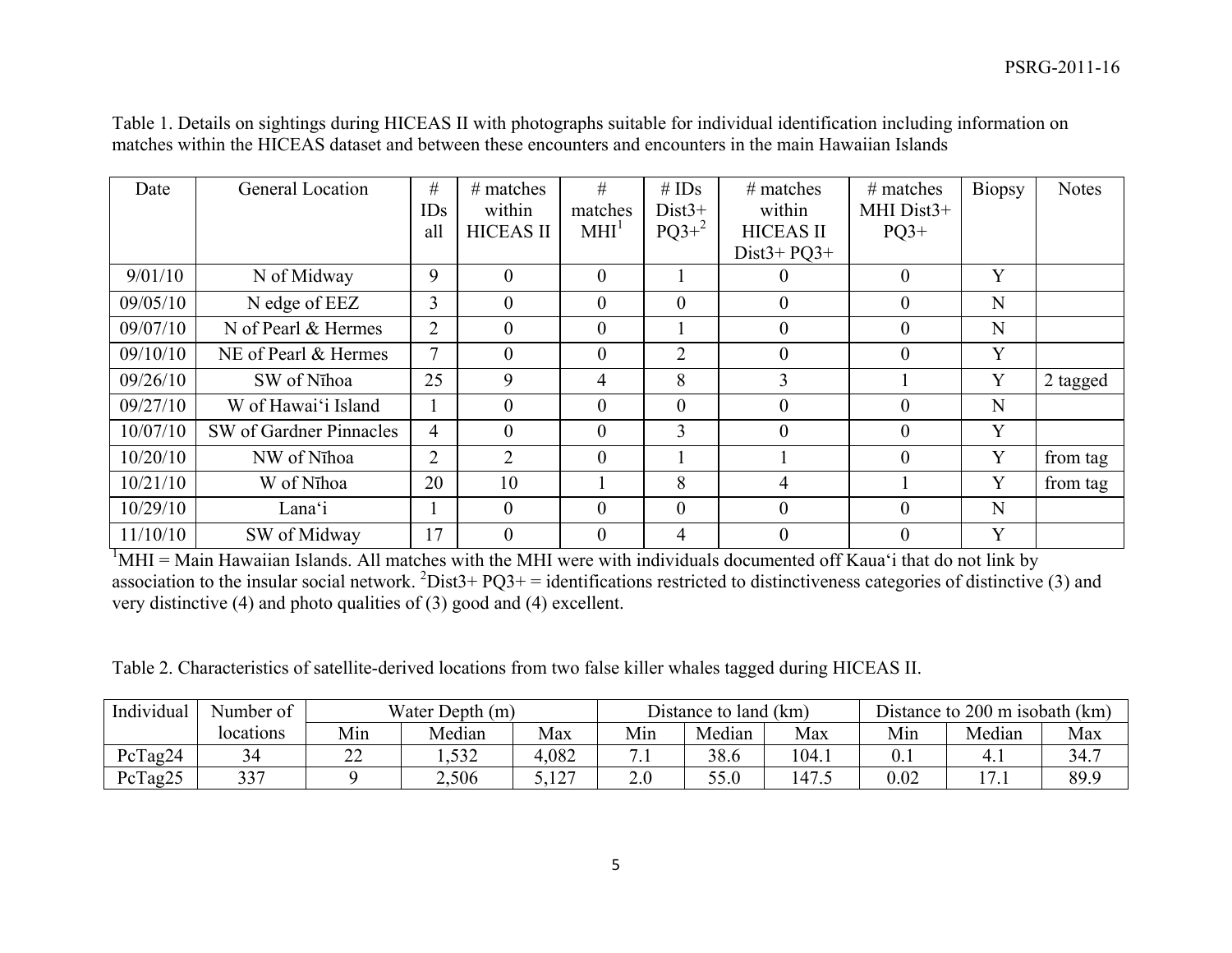

Figure 1. Sighting locations of false killer whales encountered during the HICEAS II cruise with photos available. The number of identifications (disregarding photo quality and distinctiveness) for each sighting are indicated next to the sighting location.



Figure 2. Sighting locations of false killer whales encountered during the HICEAS II cruise with photographic matches of individuals among encounters.